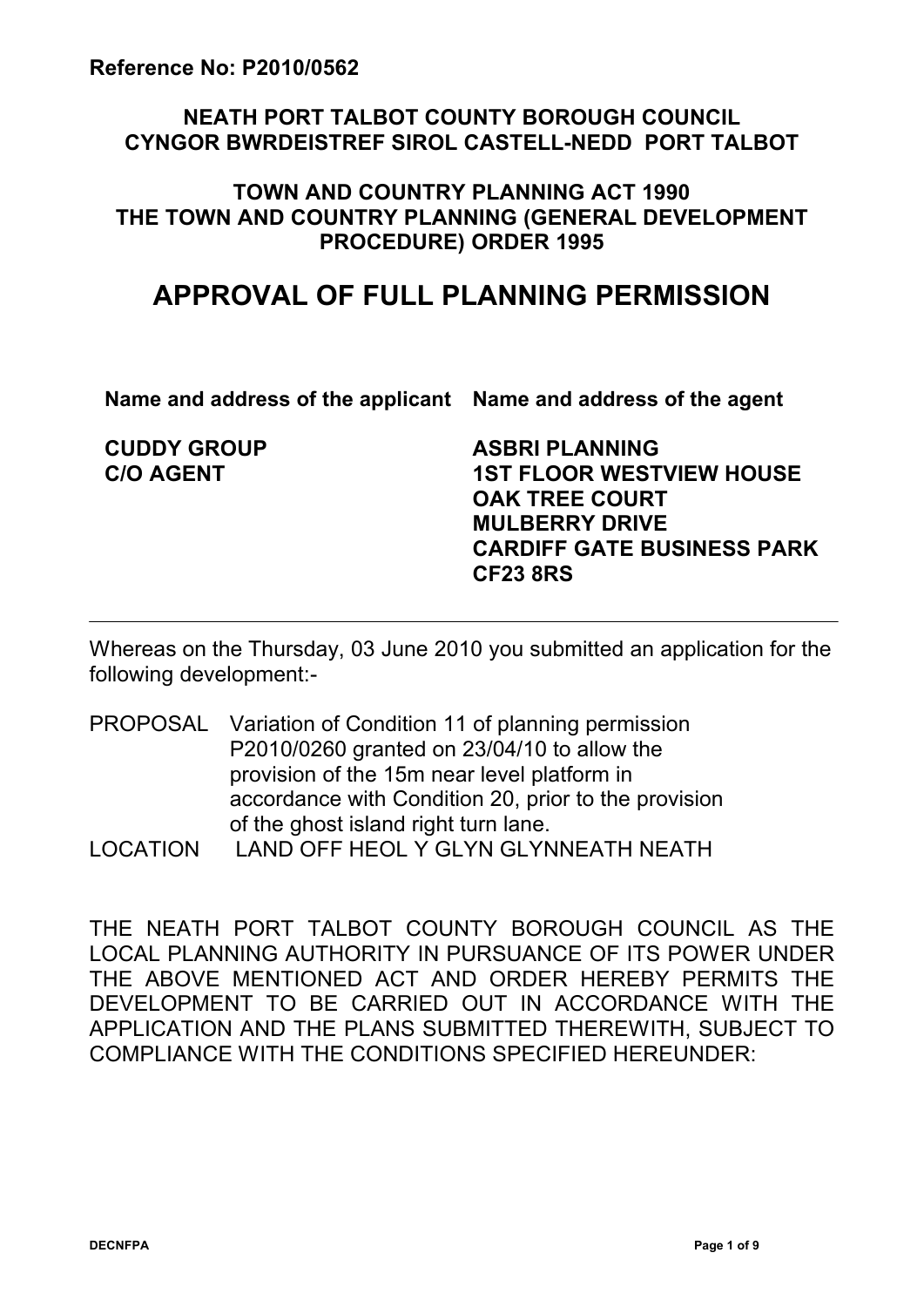# **Conditions:-**

(1) The development hereby permitted shall be begun before the expiration of five years from the date of the original planning permission P2003/1330 (approved on 12/07/05).

Reason

To comply with the requirements of Section 91 of the Town and Country Planning Act 1990.

(2) Unless otherwise agreed in writing, the external materials to be used in the development shall be as agreed under planning application P2010/0184 on 06/05/10.

Reason

In the interest of the visual amenity of the area.

(3) The development shall include works for the control of effluent which shall be designed, engineered and maintained in accordance with a scheme which shall be submitted to and approved in writing by the Local Planning Authority to prevent any contaminated surface water drainage from entering a watercourse. The scheme shall be implemented prior to the occupation of each associated dwelling.

Reason

In order to ensure the provision of adequate foul drainage.

(4) Adequate provision, in accordance with a scheme to be first submitted to, and approved in writing by, the Local Planning Authority, shall be made for the drainage of the land. Such scheme shall ensure that proper drainage of any adjoining land is not interrupted or otherwise adversely affected. The scheme shall be implemented prior to the occupation of each associated dwelling.

Reason

To ensure satisfactory drainage.

(5) Notwithstanding the provisions of the Town and Country Planning (General Permitted Development) Order, 1995 (or any order revoking and reenacting that Order with or without modification), there shall be no erection, construction, maintenance, improvement or alteration of a gate, fence, wall or other means of enclosure without the prior grant of planning permission in that behalf other than that granted permission by this consent. Reason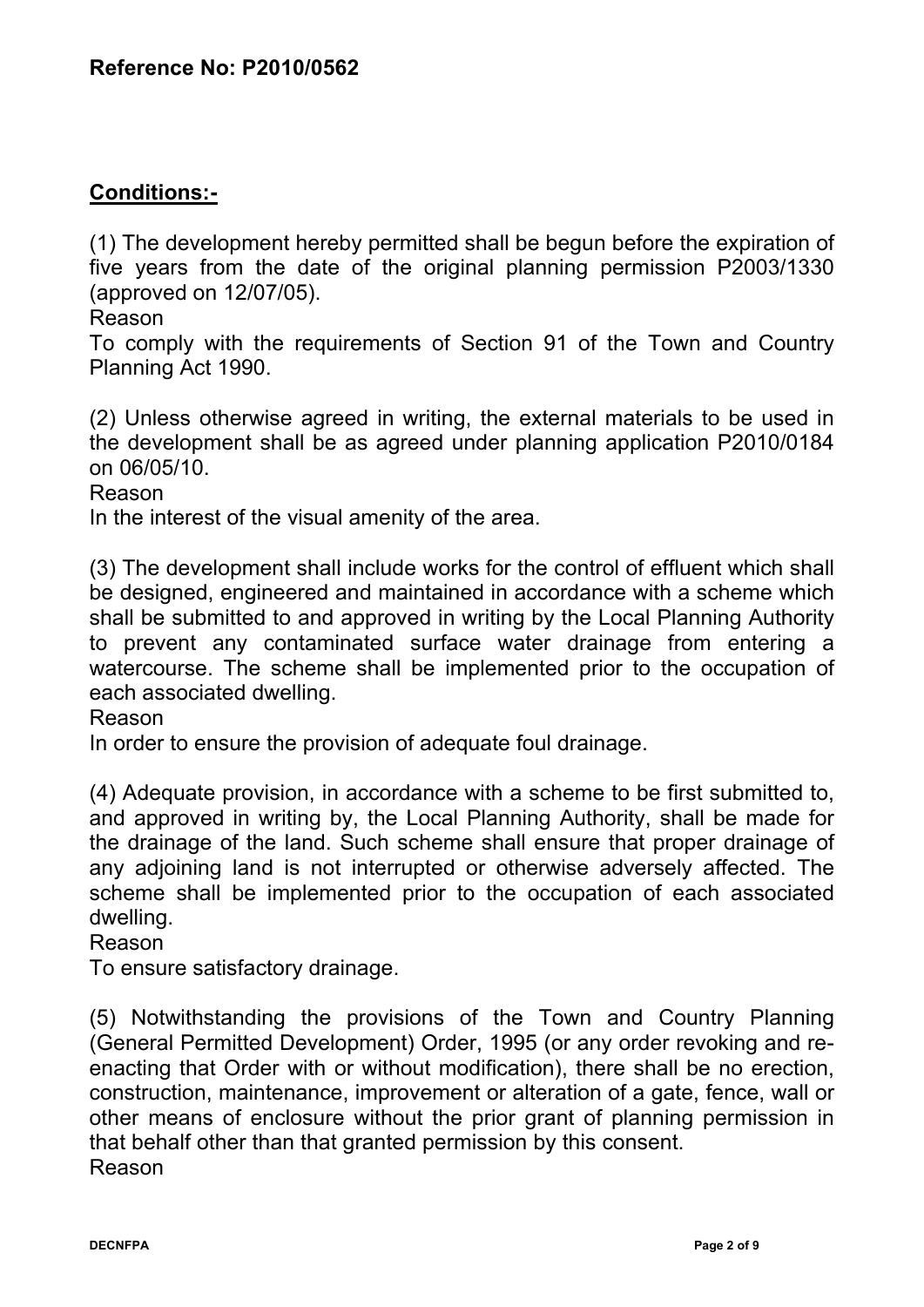In order to safeguard the amenities of the area by enabling the Local Planning Authority to consider whether planning permission should be granted.

(6) The integral and attached garages shall not be converted to residential use unless a scheme for replacement car parking has been submitted to and approved in writing by the Local Planning Authority. The scheme shall be implemented prior to the commencement of any conversion works and shall provide for one additional car parking space for each space lost by any conversion works.

Reason

To ensure that adequate car parking provision is maintained within the curtilage of the dwelling in the interest of highway safety.

(7) The use of separate garages shall be restricted to the garaging of private motor vehicles and uses incidental to the use of the associated dwellinghouse only and for no industrial, commercial or business use. Reason

In the interests of amenity and to clarify the extent of this consent.

(8) No dwellings shall be occupied until the necessary on site foul drainage infrastructure has been completed and:

(i) Connected to the existing 375mm public combined sewer at manhole SN86058501 as marked on the statutory sewer record plan (Dwg WW/01 attached; or

(ii) The essential improvements to the public sewerage system, in particular, the combined sewer overflows at High Street Ref: SN87069403, Godfrey Avenue Ref: SN87053901, Chain Bridge Ref: SN86059604 have been completed and this has been confirmed in writing by the Local Planning Authority.

Reason

To prevent hydraulic overload of the public sewerage system and pollution of the environment.

(9) Unless otherwise agreed in writing, any work on land containing Fallopia Japonica (Japanese Knotweed), Giant Knotweed or any Knotweed hybrid shall be undertaken in accordance with the scheme agreed under planning application P2010/0039 on 21/01/10.

Reason

In the interests of ecology and visual amenity.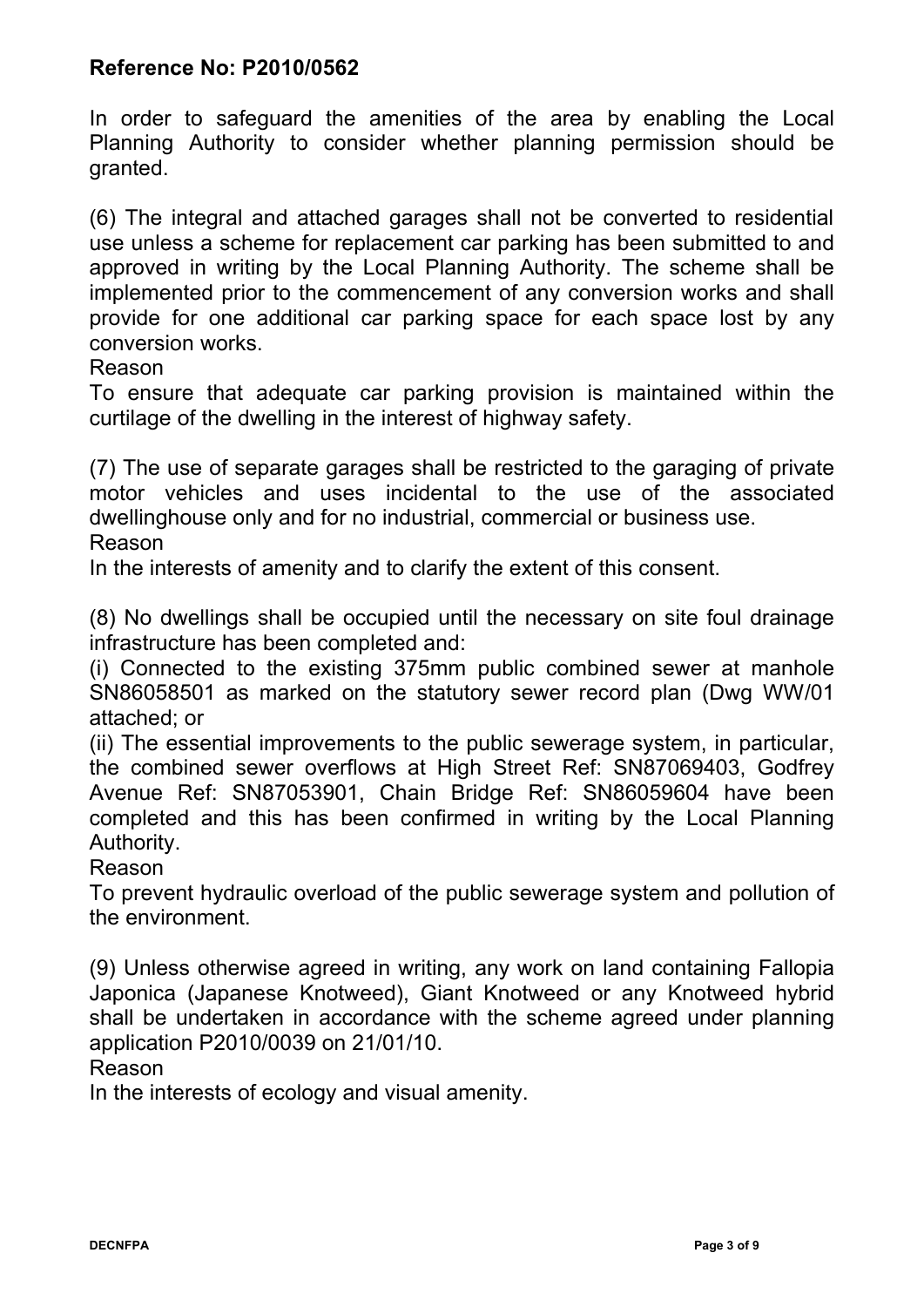(10) Unless otherwise agreed in writing, the landscaping of the site shall be in accordance with the scheme agreed under planning application P2007/0252 on 11/05/07.

Reason

In the interest of visual amenity and to accord with Section 197 of the Town and Country Planning Act, 1990.

(11) Unless otherwise agreed in writing, no development other than the first 15m of the site access road to form a near level platform as required by Condition 20 shall be undertaken on site until the ghost island right turn lane has been provided in accordance with a scheme, which shall first be submitted to and approved in writing by the Local Planning Authority. This scheme shall include street lighting of and the approaches to the junction, anti skid surfacing, high visibility junction signs, slow markings on road and any other requirements highlighted by the Local Planning Authority. Reason

In the interests of highway safety.

(12) Prior to the commencement of works on the dwellings, the site roads (or roads for any phase of the development agreed in writing by the Local Planning Authority) shall be constructed up to and including binder course and all roads completed prior to occupation of the last dwelling.

Reason

In the interests of highway safety.

(13) Prior to occupation of any dwelling, a surfaced and lit footway shall be provided from Heol Y Glyn to the dwelling.

Reason

In the interests of highway safety.

(14) Prior to commencement of any work on the dwellings, a scheme for street lighting and road drainage shall be submitted to and approved in writing by the Local Planning Authority and each installed on site in accordance with the approved plans.

Reason

In the interests of highway safety.

(15) All drives/parking spaces shall be hardsurfaced in tarmacadam, concrete or block paving to a maximum gradient of 1 in 9 prior to occupation of that particular dwelling.

Reason

In the interests of highway safety.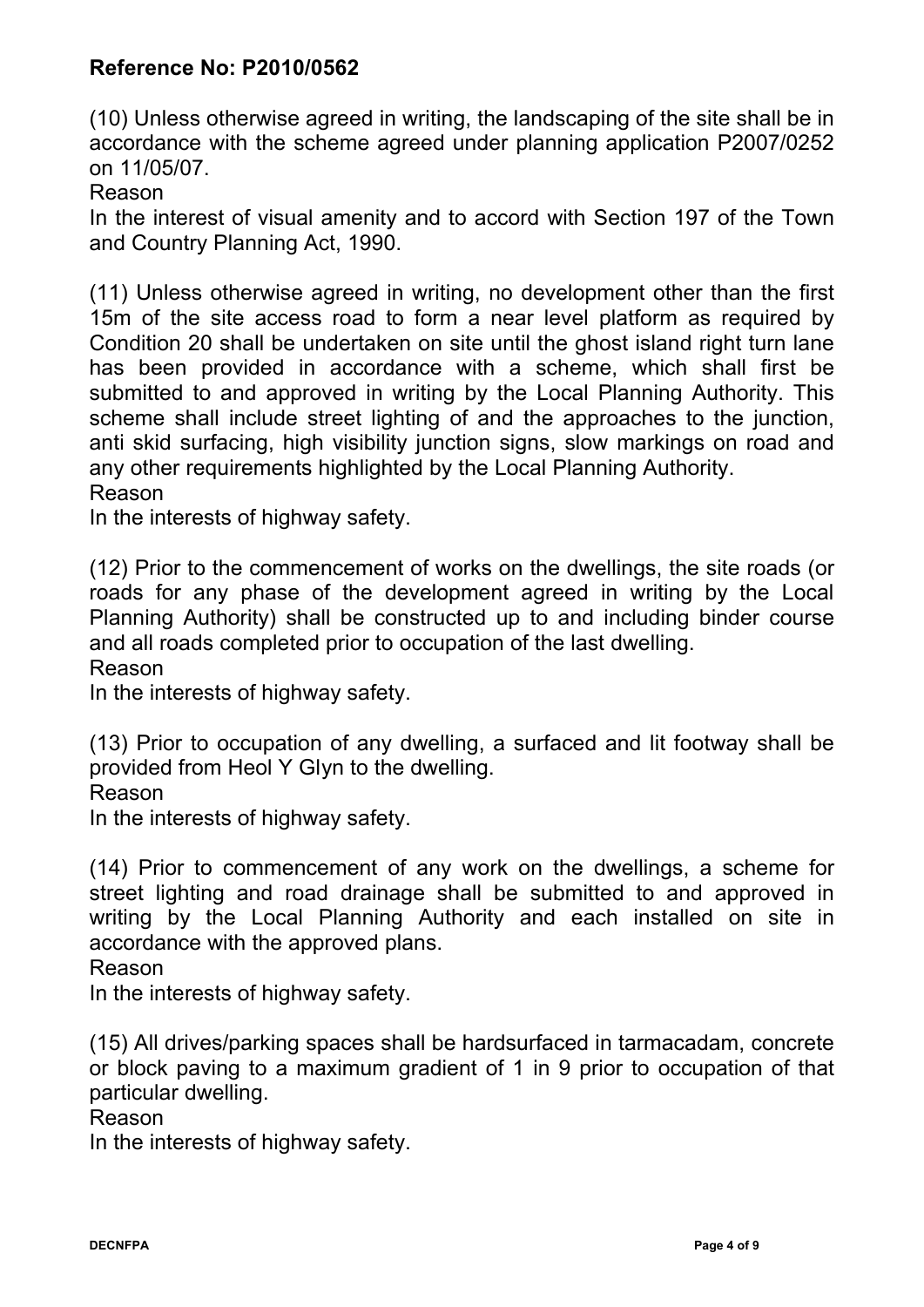(16) Prior to the occupation of any associated dwelling, pedestrian vision splays of 2.4 metres by 2.4 metres (measured back from back of footway) shall be provided each side of each access and maintained thereafter so that nothing over 600mm in height is erected or allowed to grow within the splay area.

Reason

In the interests of highway safety.

(17) Unless otherwise agreed in writing, work shall not commence beyond the first 15m of highway as required by Condition 20, until a phased programme of works for the construction of the access road shall be submitted to and approved in writing by the Local Planning Authority. The phased programme of works shall include geotechnical surveys of each of the identified phases and the works shall be carried out in accordance with the agreed details. The first phase shall include details of a minimum length of 50m of access road together with boreholes for the first 60m, taken at 10m intervals, showing the ground conditions under the proposed part of the road taken along the centre line and measures proposed to overcome deficiencies, and this shall be submitted to and approved in writing by the Local Planning Authority. Any subsequent phases shall take boreholes a minimum length of 10m beyond the part of the highway to be constructed, and no part of the highway shall be constructed in excess of the submitted and approved length.

#### Reason

In the interests of highway safety and structural stability, in view of the tipped material on the site.

(18) Unless otherwise agreed in writing, prior to construction of the proposed highway, all remedial measures to the existing ground, as proposed by the scheme required by Condition 17, shall be completed on site to the satisfaction of the Local Planning Authority.

Reason

In the interests of highway safety and structural stability, in view of the tipped material on the site.

(19) Notwithstanding the submitted plans, prior to commencing any work on the link to Woodland Park, a scheme shall be submitted to and approved in writing by the Local Planning Authority. This scheme shall show how vehicular access is to be retained to the existing garages, cross sections showing construction details and signing, drainage, lighting and type of bollards proposed in order to prevent general vehicular use of the access. The link shall be provided as per the approved scheme when the cul de sac has been completed to base course level.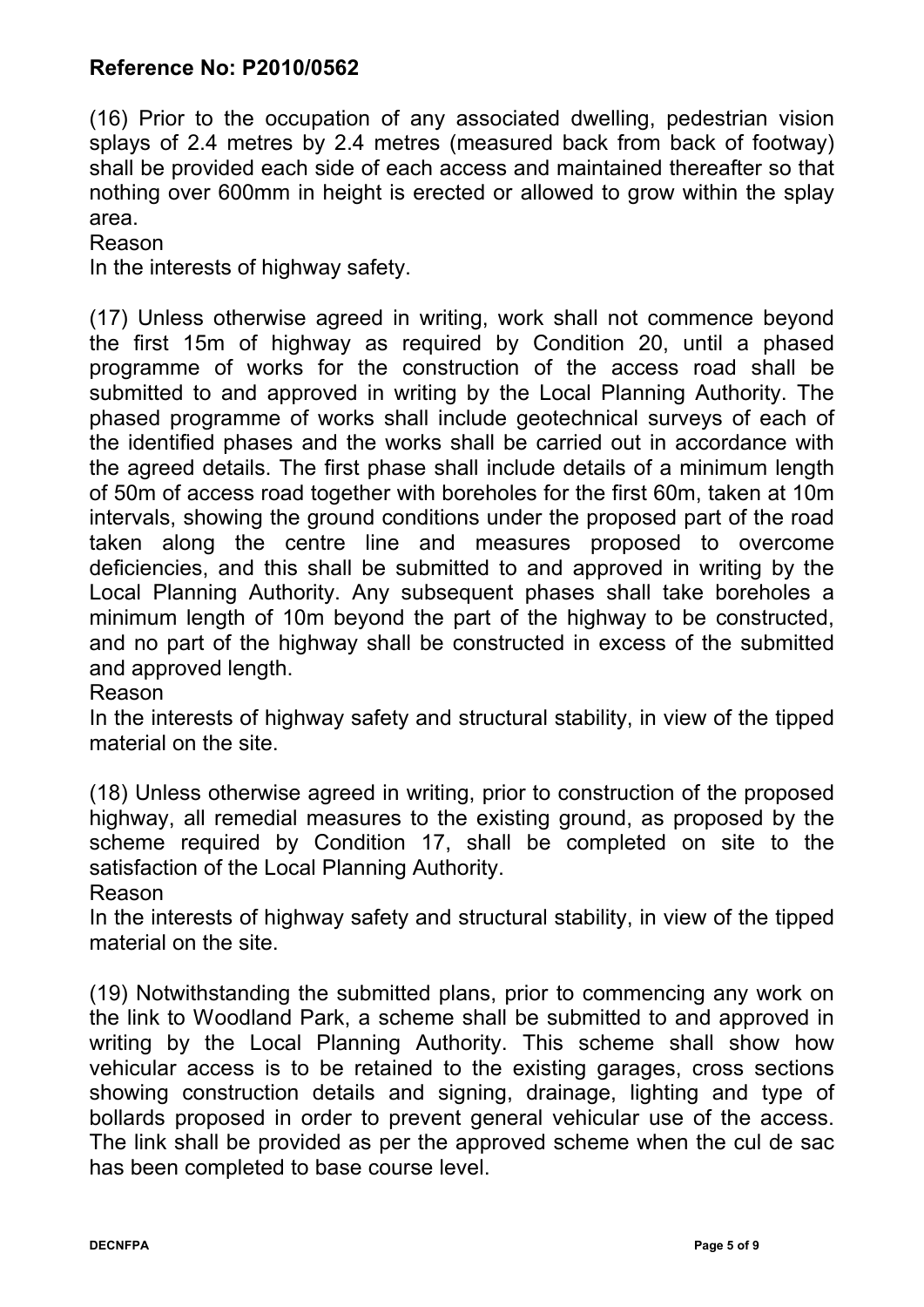Reason

In the interests of highway safety.

(20) Notwithstanding the details shown on the Long Section Drawing 3174 111A, and unless otherwise agreed in writing, prior to the occupation of any associated dwelling, a near level platform of no greater than 1 in 25 for the first 15 metres shall be created at the junction of road 1 with Heol Y Glyn and the junction of Road 1 with Road 2 with the vertical curve not starting until the first 15 metres has been cleared.

Reason

In the interests of highway safety.

(21) No pedestrian or vehicular access shall be constructed from the properties onto Heol Y Glyn.

Reason

In the interests of highway safety.

(22) Prior to the construction of any retaining wall, details shall be submitted to and approved in writing by the Local Planning Authority. Such details shall include engineering calculations.

Reason

In the interests of safety and amenity.

(23) Unless otherwise agreed in writing, the archaeological watching brief shall be undertaken by the nominated archaeologist agreed under planning application P2010/0303 on 20/04/10.

Reason

To identify and record any features of archaeological interest discovered during the works, in order to mitigate the impact of the works on the archaeological resources.

(24) No surface water or land drainage shall be allowed to connect (either directly or indirectly) to the public sewerage system.

Reason

To prevent hydraulic overloading of the public sewerage system, to protect the health and safety of existing residents and ensure no detriment to the environment.

(25) Foul water and surface water discharges shall be drained separately from the site.

Reason

To protect the integrity of the Public Sewerage System.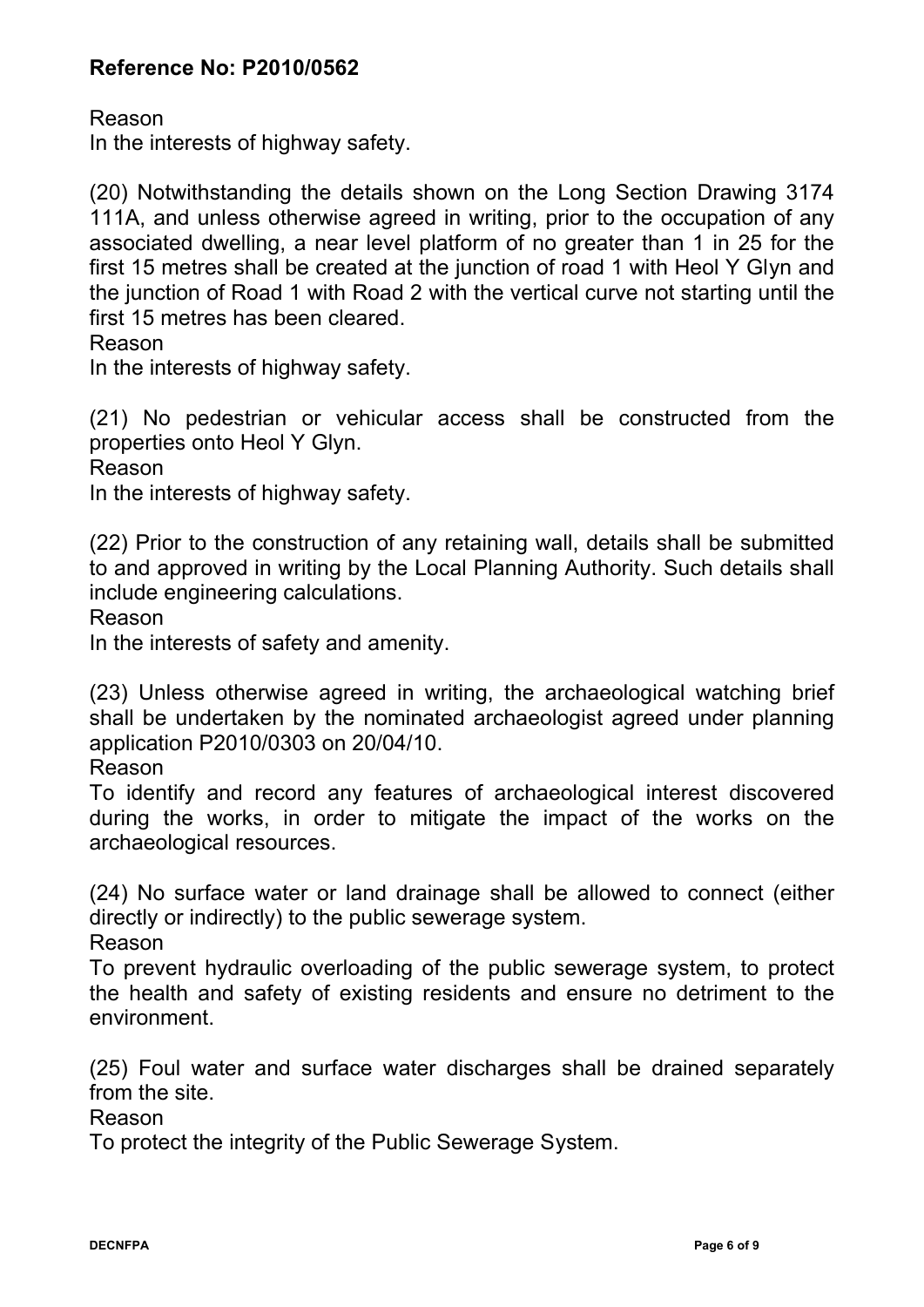(26) No trees shall be felled or cut back other than that indicated on the submitted plan.

Reason

In the interest of visual amenity.

(27) Any importation of material shall cease within 12 months of its commencement, unless otherwise agreed in writing with the Local Planning Authority. The Local Planning Authority shall be notified in writing when operations commence within 7 days of the commencement of tipping operations.

Reason

In the interest of amenity.

(28) Unless otherwise agreed in writing, plots 24 to 27 shall be constructed in accordance with the re-designed scheme agreed under planning application P2007/0253 on 11/05/07.

Reason

In the interest of visual amenity

### REASON FOR GRANTING PLANNING PERMISSION

The decision to grant planning permission has been taken in accordance with Section 38 of the Planning and Compulsory Purchase Act 2004, which requires that, in determining a planning application the determination must be in accordance with the Development Plan unless material considerations indicate otherwise.

It is considered that the proposed variation of condition 11 would not have a detrimental impact upon residential amenity or upon the character and appearance of the surrounding area, and there would be no adverse impact upon highway and pedestrian safety. Hence, the proposed development would be in accordance with Policies GC1, T1, ENV17 and H3 of the Neath Port Talbot Unitary Development Plan.

Signed :

**Geoff White – Head Of Planning**

**Date: 01/07/2010**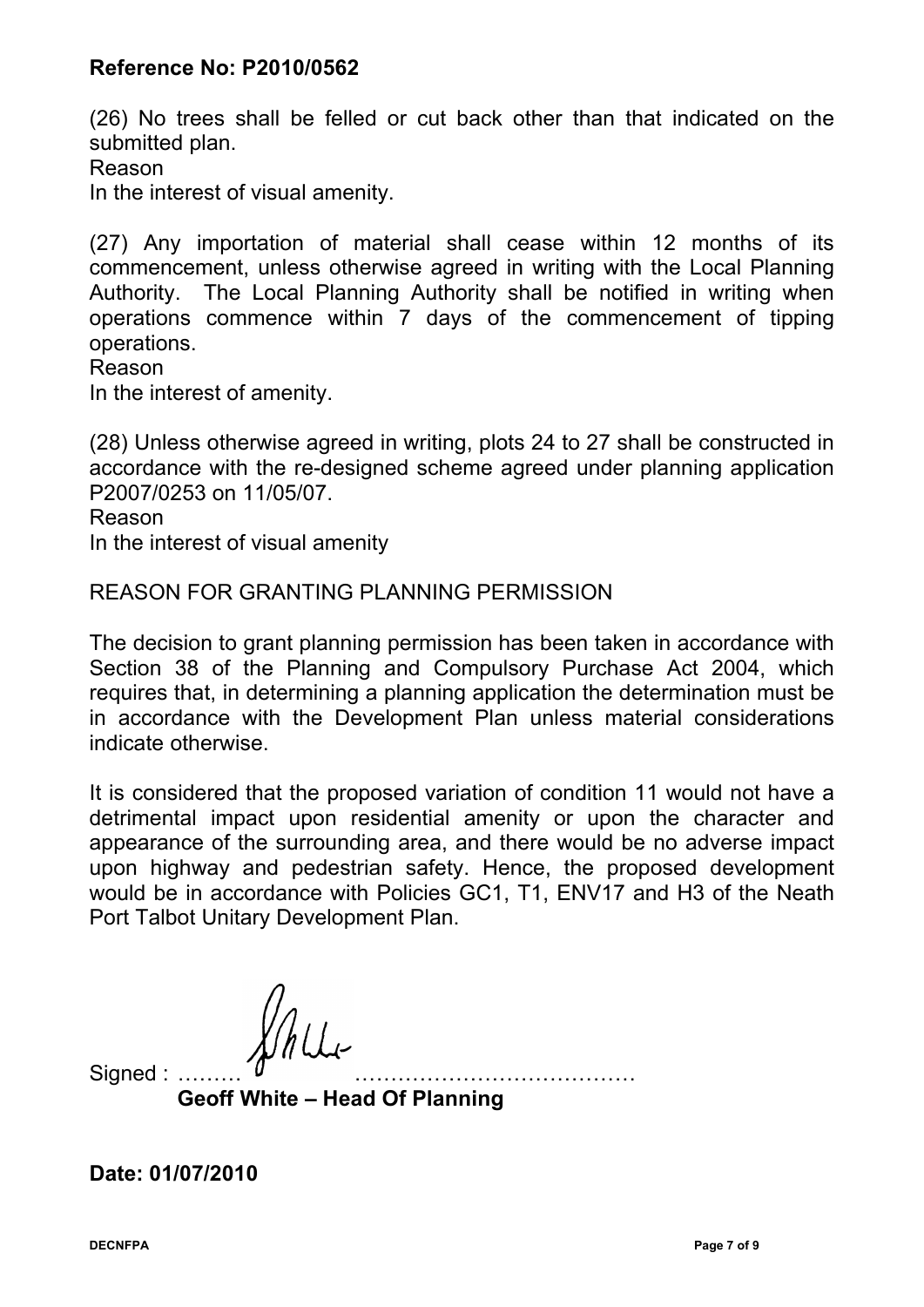# NOTES TO DEVELOPER

(1) Under the 1990 Environmental Protection Act it is an offence to deposit Japanese Knotweed or soils containing Japanese Knotweed, anywhere other than a licensed site. For information on local sites licensed to receive Knotweed, contact the Environment Agency. Under the 1990 Environmental Protection Act it is an offence to deposit Japanese Knotweed or soils containing Japanese Knotweed, anywhere other than a licensed site. For information on local sites licensed to receive Knotweed, contact the Environment Agency.

(2) You are advised that the trees within the site are protected by a Tree Preservation Order and that further permission will be required if works to trees are proposed in excess of that allowed by this consent.

### **Important Notes:**

(1) The developer should have regard to Sections 4, 7, 8 and 8A of the Chronically Sick and Disabled Persons Act 1970 and to the British Standards Institution's Code of Practice for "Design of buildings and their approaches to meet the needs of disabled people" (BS 8300:2001).

(2)Please note that any works carried out without compliance with the conditions attached to this approval will be entirely at the risk of the persons involved and may result in formal action being taken by the Local Planning Authority.

(3)Before commencing development, the developer is advised to contact Hyder Network Development Consultants on 01443 331155 in relation to building in the vicinity of a sewer or a connection to a sewer.

(4) The proposed development lies within an area which could be subject to current coal mining or hazards resulting from past coal mining. Such hazards may currently exist, be caused as a result of the proposed development, or occur at some time in the future. These hazards include:

- Collapse of shallow coal mine workings.
- Collapse of, or risk of entry into, mine entries (shafts and adits).
- Gas emissions from coal mines including methane and carbon dioxide.